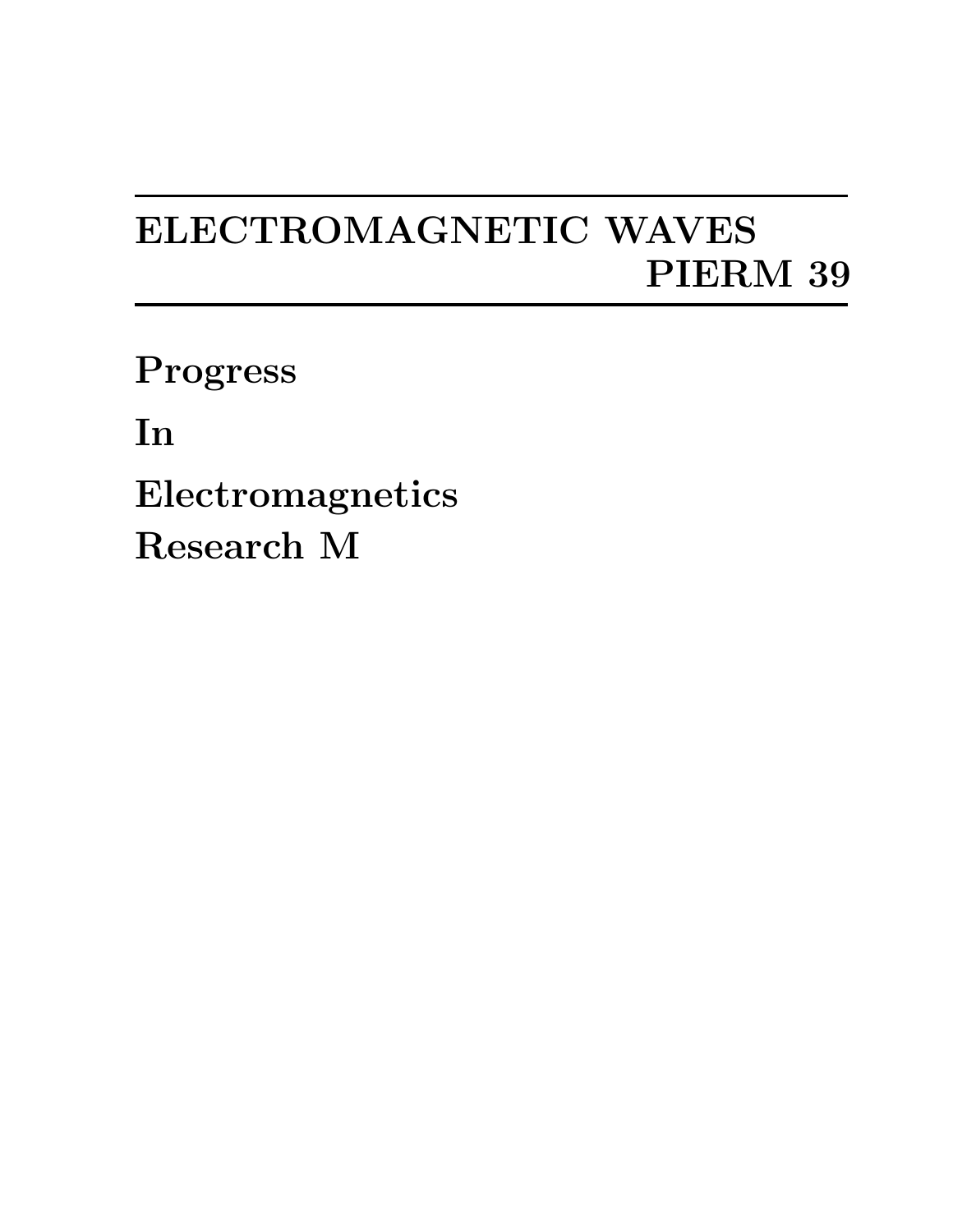°c 2014 EMW Publishing. All rights reserved.

No part of this publication may be reproduced. Request for permission should be addressed to the Publisher.

All inquiries regarding copyrighted material from this publication, manuscript submission instructions, and subscription orders and price information should be directed to: EMW Publishing, P. O. Box 425517, Kendall Square, Cambridge, Massachusetts 02142, USA.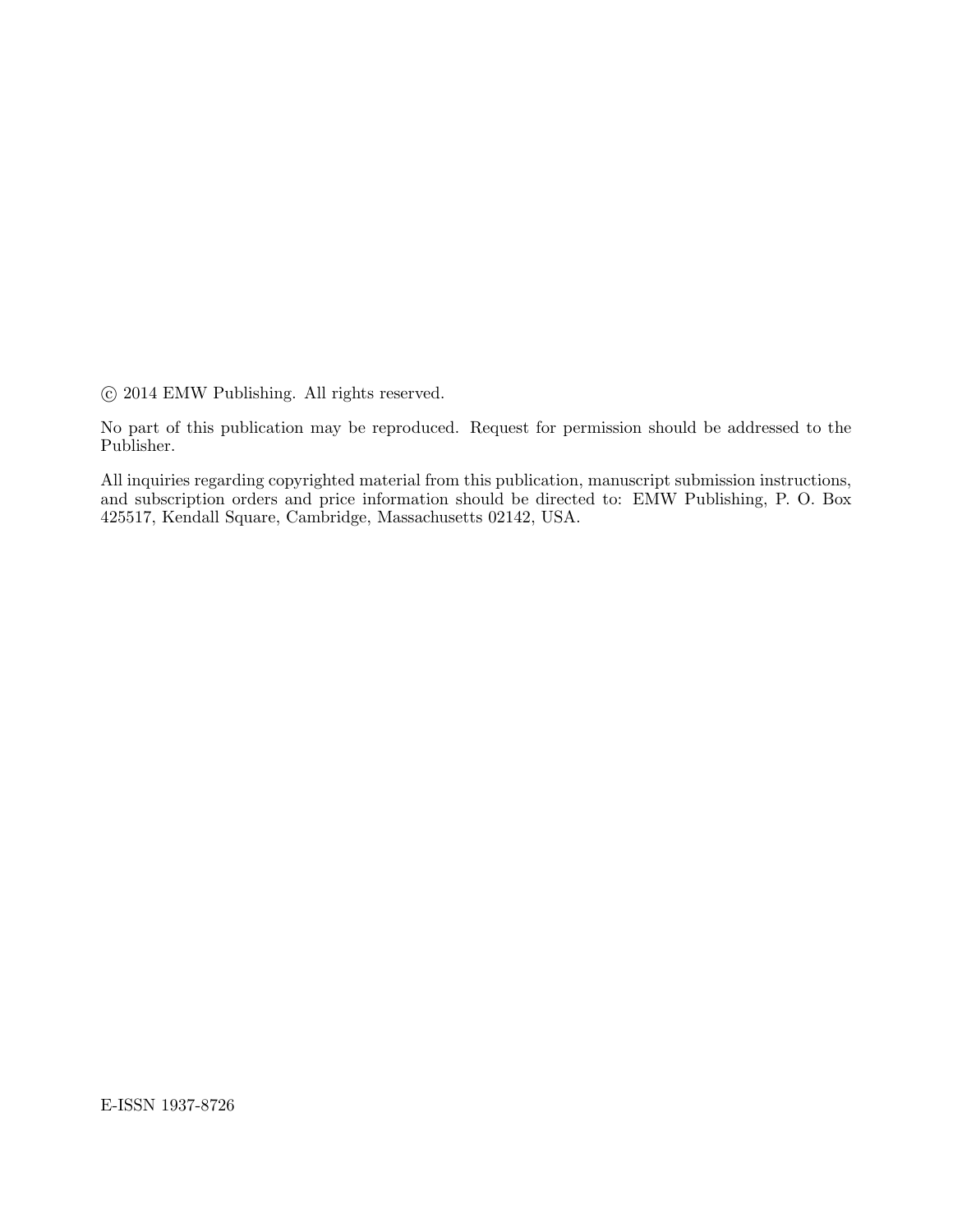## ELECTROMAGNETIC WAVES PIERM 39

Progress In Electromagnetics Research M

Chief Editors: Weng Cho Chew and Sailing He

EMW Publishing Cambridge, Massachusetts, USA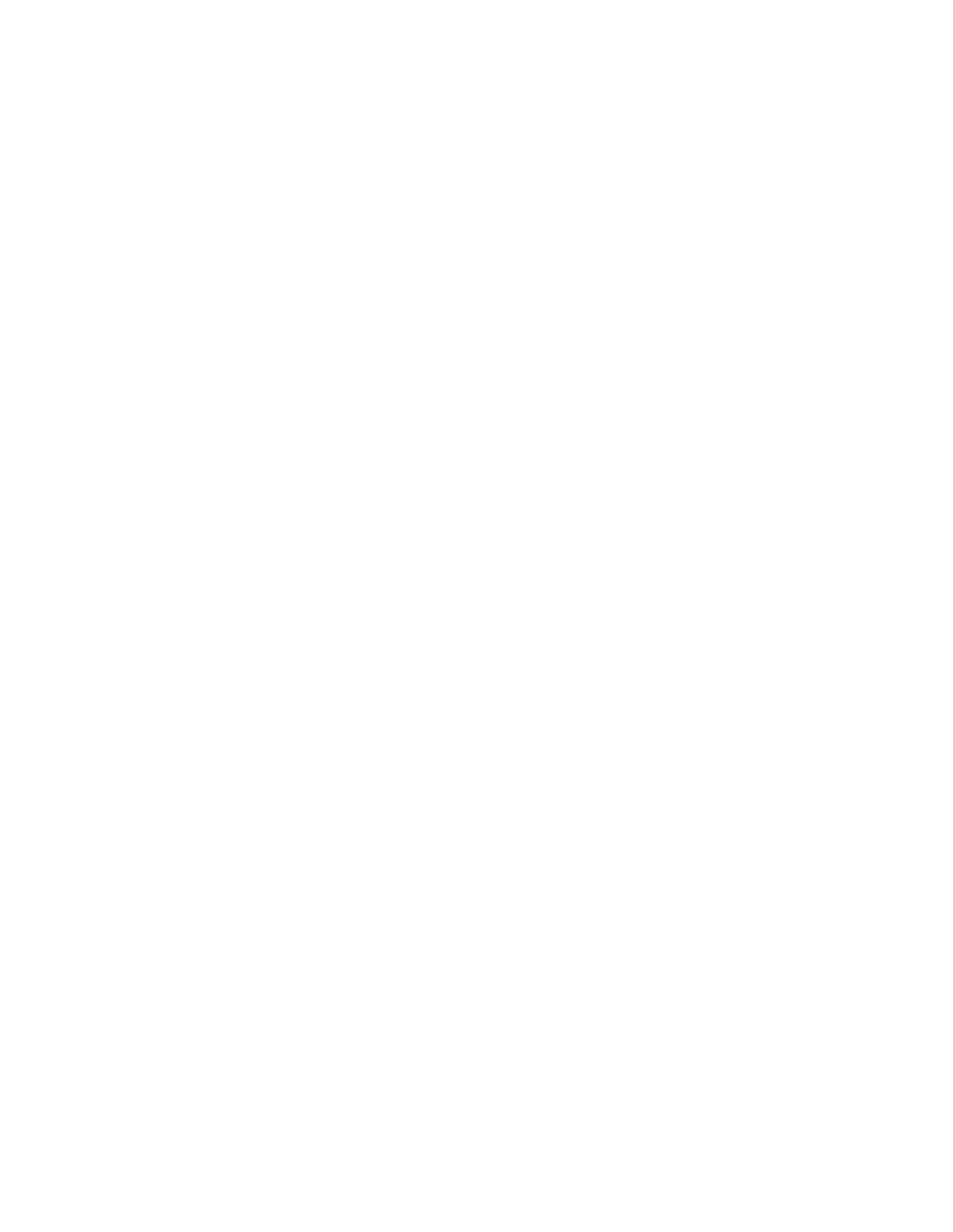## **CONTENTS**

| An Analysis of Near-field Scattering Characteristics of Rough Target: From the<br>Perspective of Bidirectional Reflectance Distribution Function Based on LS-SVM          |
|---------------------------------------------------------------------------------------------------------------------------------------------------------------------------|
| $\overline{1}$                                                                                                                                                            |
| Multimode Analysis and PIC Simulation of a Metal PBG Cavity Gyrotron Oscillator<br>11                                                                                     |
| Estimation of Whole-Body Average SAR in Human Body Exposed to a Base Station<br>Antenna                                                                                   |
|                                                                                                                                                                           |
| Investigation of Path Loss Prediction in Different Multi-Floor Stairwells at 900 MHz and<br><b>1800 MHz</b>                                                               |
|                                                                                                                                                                           |
| Improvement of the Coupling Factor of Litz-Wire Coil Pair with Ferrite Substrate for<br><b>Transcutaneous Energy Transfer System</b>                                      |
|                                                                                                                                                                           |
| Pattern Synthesis for Large Planar Arrays Using a Modified Alternating Projection<br>Method in an Affine Coordinate System                                                |
| 53                                                                                                                                                                        |
| Triple Band Circular Ring-Shaped Metamaterial Absorber for X-Band Applications<br>Osman Ayop, Mohamad K. A. Rahim, Noor A. Murad, Noor A. Samsuri, and Raimi Dewan<br>-65 |
| An Accurately Scalable Small-Signal Model for Millimeter-Wave HEMTs Based on<br><b>Electromagnetic Simulation</b>                                                         |
|                                                                                                                                                                           |
| Study on Available Condition of Static Circuit Parameters Applied to Predict the<br>Transmission Characteristics of Step Microstrip Line                                  |
| Ruigang Fu, Hui Zhang, Zengrui Li, Qingxin Guo, Junhong Wang, Xueqin Zhang                                                                                                |
| Transient Analysis of a Rectangular Cavity Containing an Interior Scatterer Using<br>TD-EFIE With Weighted Laguerre Polynomials as Temporal Basis Functions               |
| 93                                                                                                                                                                        |
| The Extended Gauge Transformations                                                                                                                                        |
|                                                                                                                                                                           |
| Performance Analysis of Rain Rate Models for Microwave Propagation Designs over<br><b>Tropical Climate</b>                                                                |
|                                                                                                                                                                           |